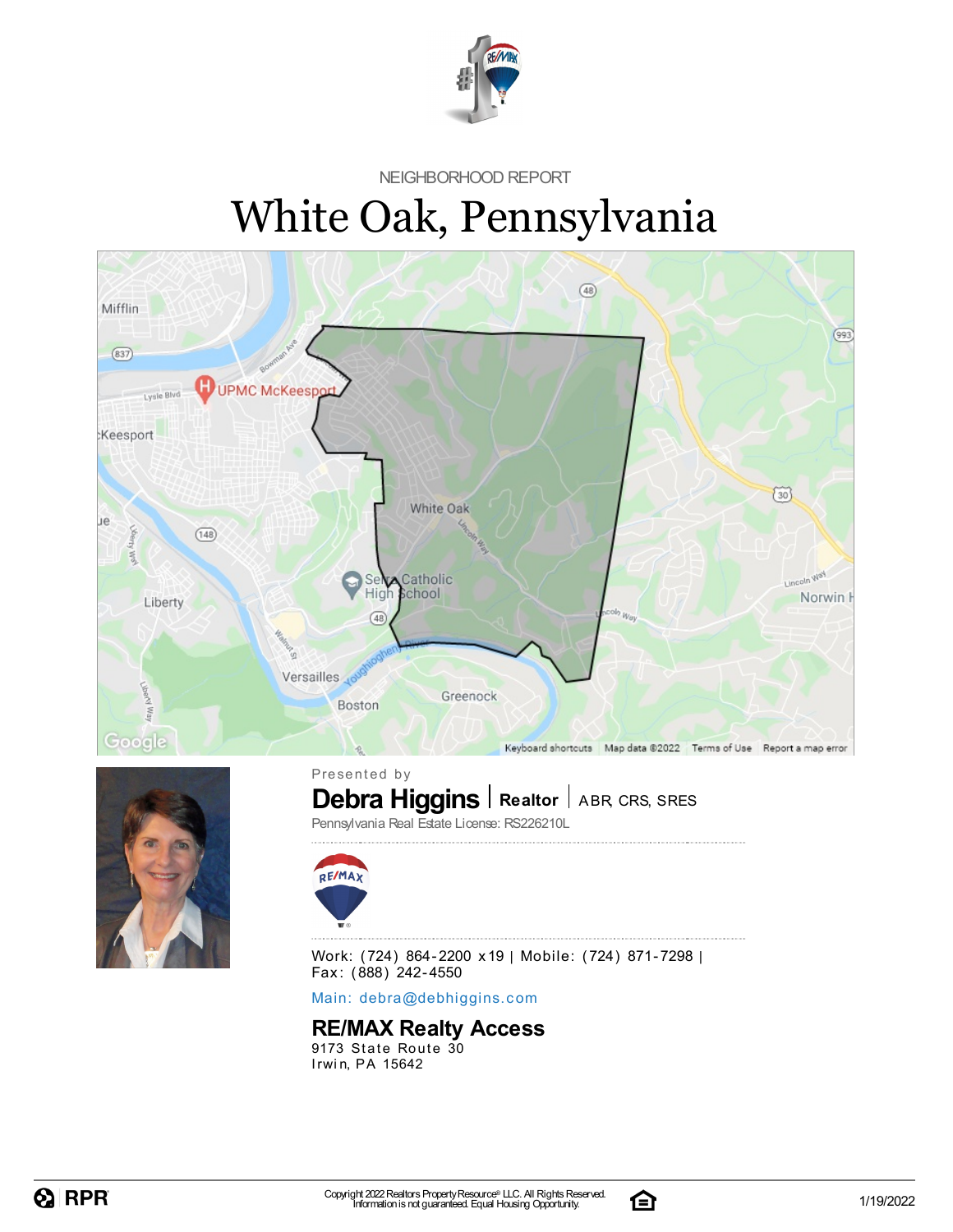

# Neighborhood: Housing Stats and Charts

|                                                         | <b>White Oak</b> | <b>Allegheny County</b> | <b>Pennsylvania</b> | <b>USA</b> |
|---------------------------------------------------------|------------------|-------------------------|---------------------|------------|
| <b>Median Estimated Home Value</b>                      | \$169K           | \$232K                  | \$269K              | \$303K     |
| <b>Estimated Home Value 12-Month Change</b>             | +17.6%           | +7.7%                   | $+8.6\%$            | +19.6%     |
| <b>Median List Price</b>                                | \$162K           | \$225K                  | \$239K              | \$130K     |
| <b>List Price 1-Month Change</b>                        | +3.1%            |                         | $-0.4%$             | $-8.5%$    |
| List Price 12-Month Change                              | +12.4%           | $-2.1\%$                | $+6.2%$             | $+0.8%$    |
| <b>Median Home Age</b>                                  | 68               | 71                      | 53                  | 42         |
| Own                                                     | 69%              | 64%                     | 69%                 | 64%        |
| Rent                                                    | 31%              | 36%                     | 31%                 | 36%        |
| \$ Value of All Buildings for which Permits Were Issued |                  | \$469M                  | \$5.08B             | \$307B     |
| % Change in Permits for All Buildings                   |                  | $+20%$                  | $+7%$               | $+13%$     |
| % Change in \$ Value for All Buildings                  |                  | $+11\%$                 | $+9%$               | $+10%$     |

#### Median Sales Price vs. Sales Volume

Thischart comparesthe price trend and salesvolume for homesin an area. Home pricestypically followsales volume, with a time lag, since sales activity isthe driver behind price movements.

Data Source: Public recordsand listings data

Update Frequency: Monthly

Median Sales Price Public Records Median Sales Price Listings Sales Volume

Public Records Sales Volume

Listings



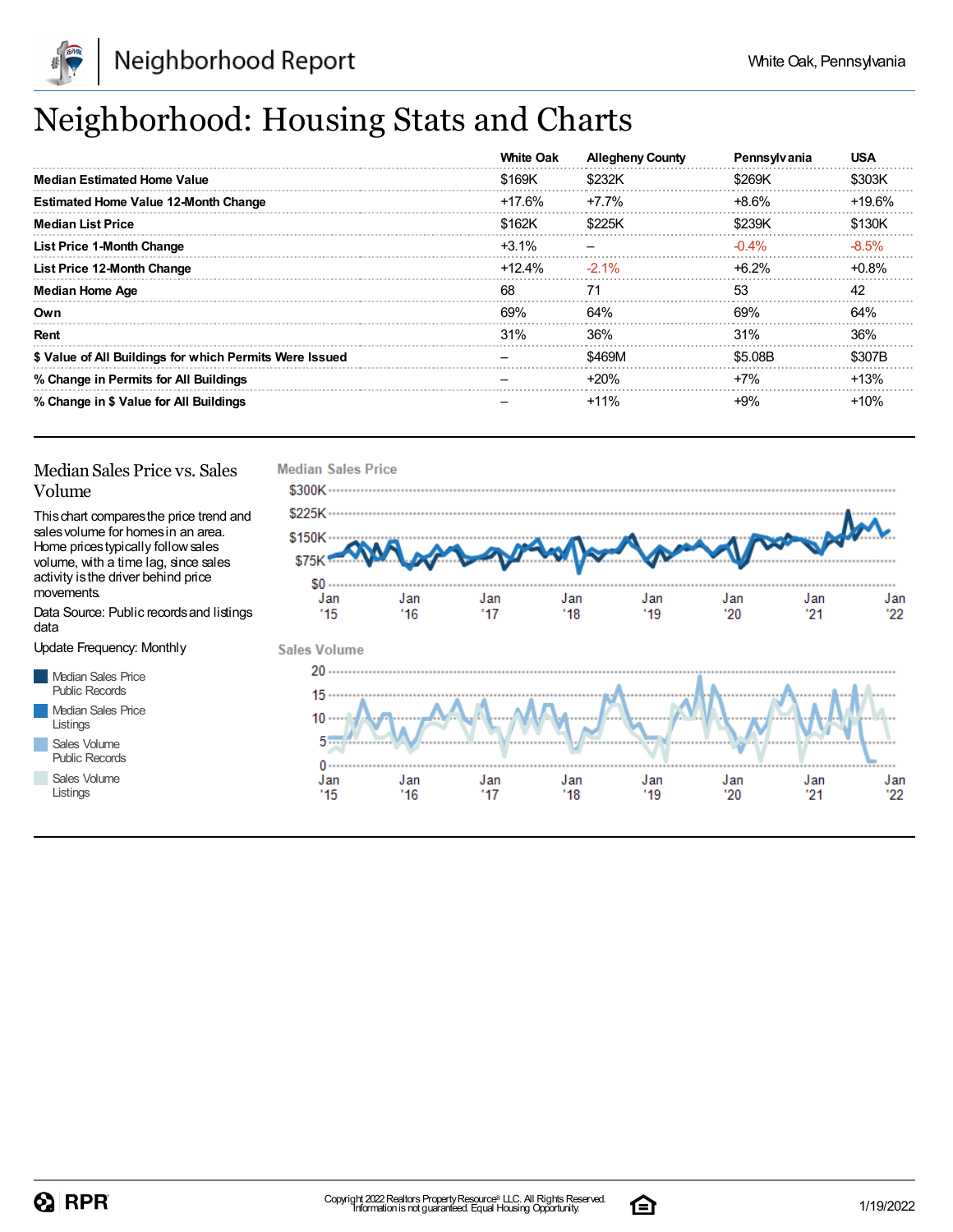

#### Median Listing Price vs. Listing Volume

Thischart comparesthe listing price and listing volume for homesin an area. Listing prices often follow listing volume, with a time lag, because supply can drive price movements.

Data Source: On- and off-market listings sources

Update Frequency: Monthly

**Median List Price** Listing Volume



#### Price Range of Homes Sold

Thischart showsthe distribution of homes reported sold in the past six monthswithin different price rangesin the area of your search. The amount shown for the subject property issold data where available, or the property's estimated value when salesdata are unavailable (such asa non-disclosure state) or provided in range format.



Data Source: Public records data Update Frequency: Monthly

Sales Count By Price Range

#### Price per Square Foot of Homes Sold

Thischart showsthe distribution of homes reported sold in the past six monthsat different pricesper square foot (living area sourced from public records).

Data Source: Public records data

Update Frequency: Monthly

Sales Count By Price Per Sq Ft



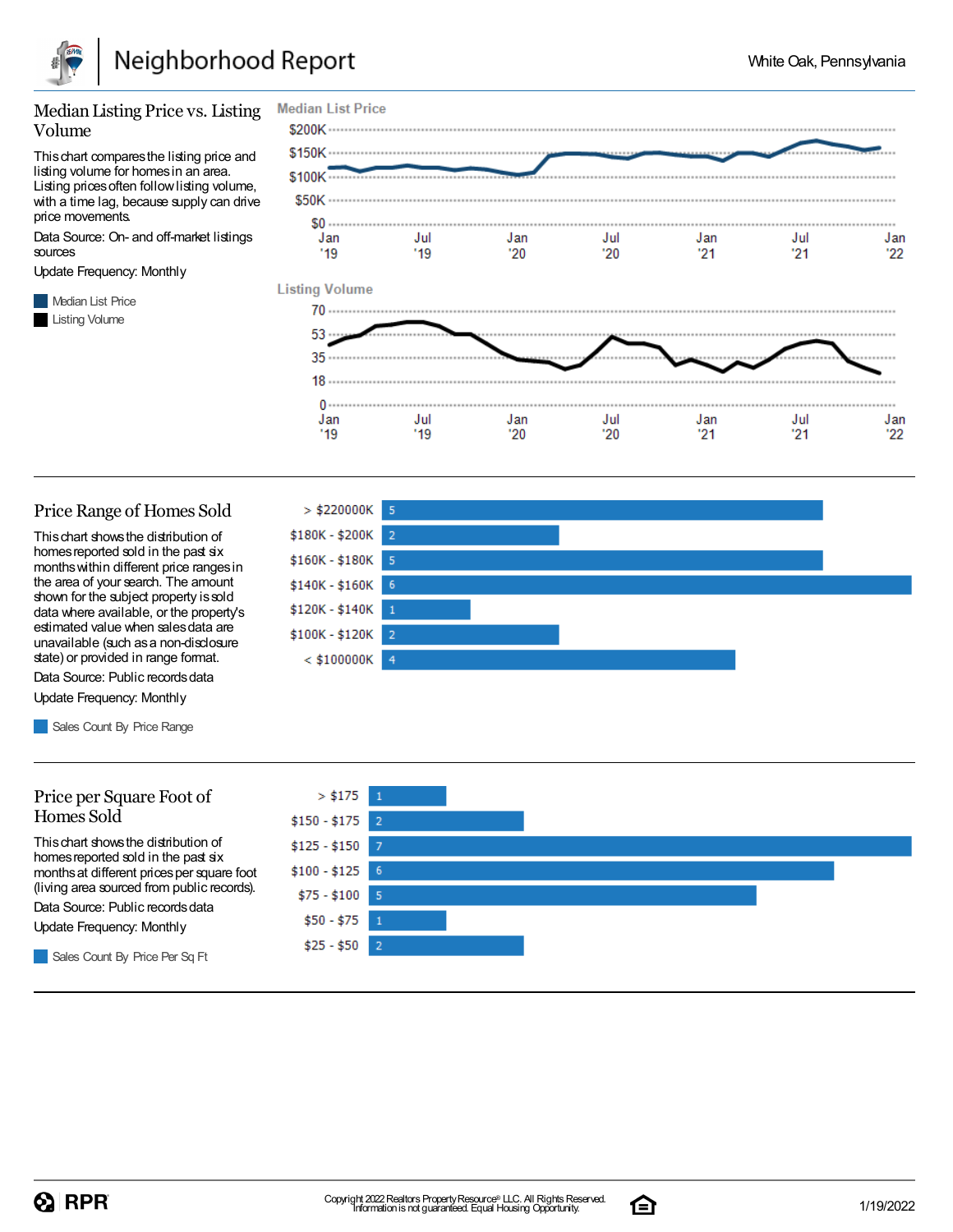

### Neighborhood Report



#### Age Range of Homes Sold

Thischart showsthe distribution of homes reported sold in the past six monthsof different age rangesin the area of your search.



Sales Count by Age of House

#### Number of Bedroomsin Homes Sold

Thischart showsthe distribution of homes reported sold in the past six months, according to the number of bedrooms, in the area of your search.

Data Source: Public records data

Update Frequency: Monthly

**Sales Count by Bedroom** 





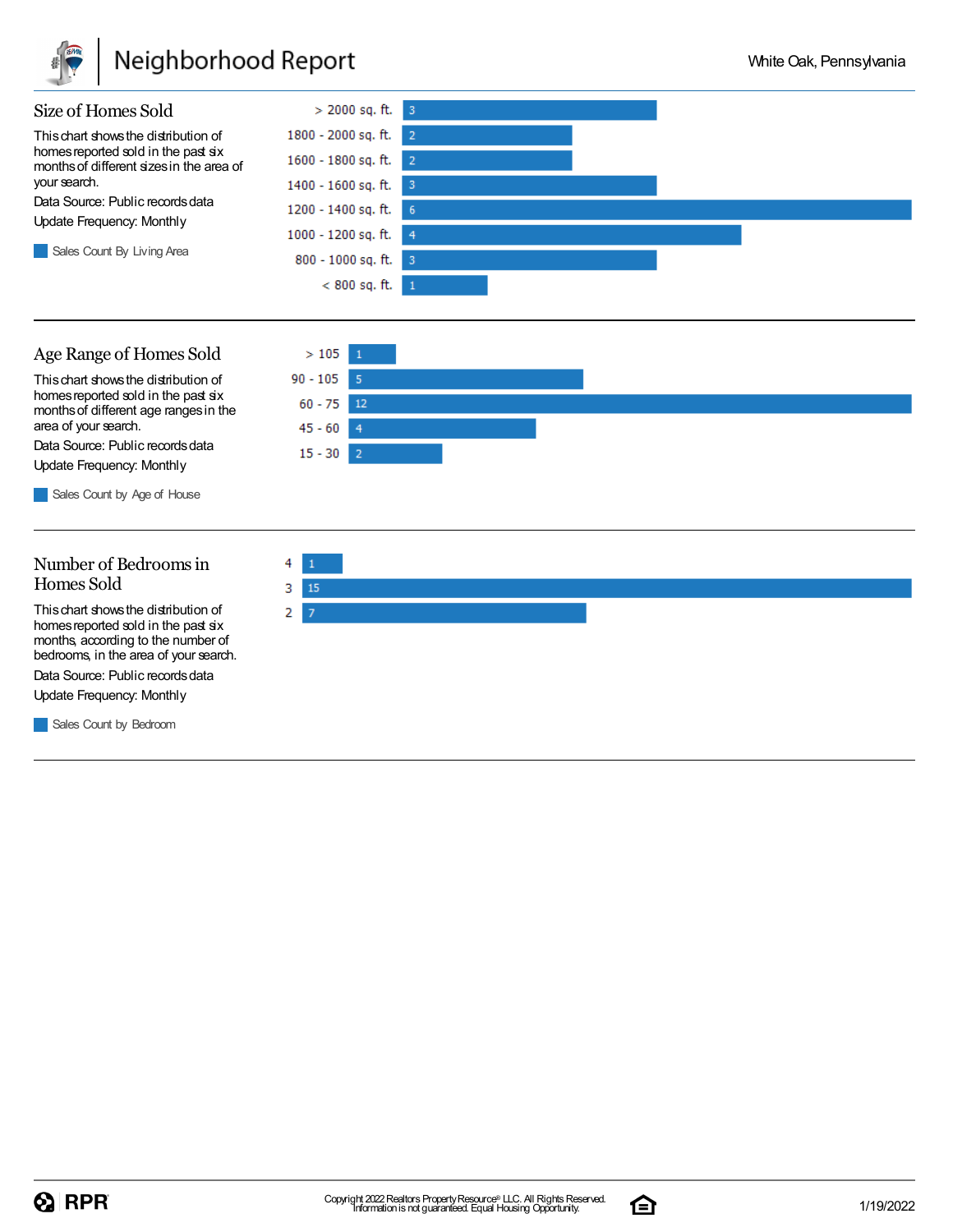

# Neighborhood: People Stats and Charts

|                          | <b>White Oak</b> |         |        | JSA     |
|--------------------------|------------------|---------|--------|---------|
| Population               | 7.54K            | .22M    | 12.8M  | 325M    |
| lation Density per Sq Mi | .14K             | ⊟67K    | 286    |         |
| าtion Change since 2010  | $4.1\%$          | $+0.3%$ | $+34%$ | $+7.7%$ |
| Median Age               |                  |         |        | 38      |
| Male / Female Ratio      | 16%              | 18%     | 49%    | 49%     |

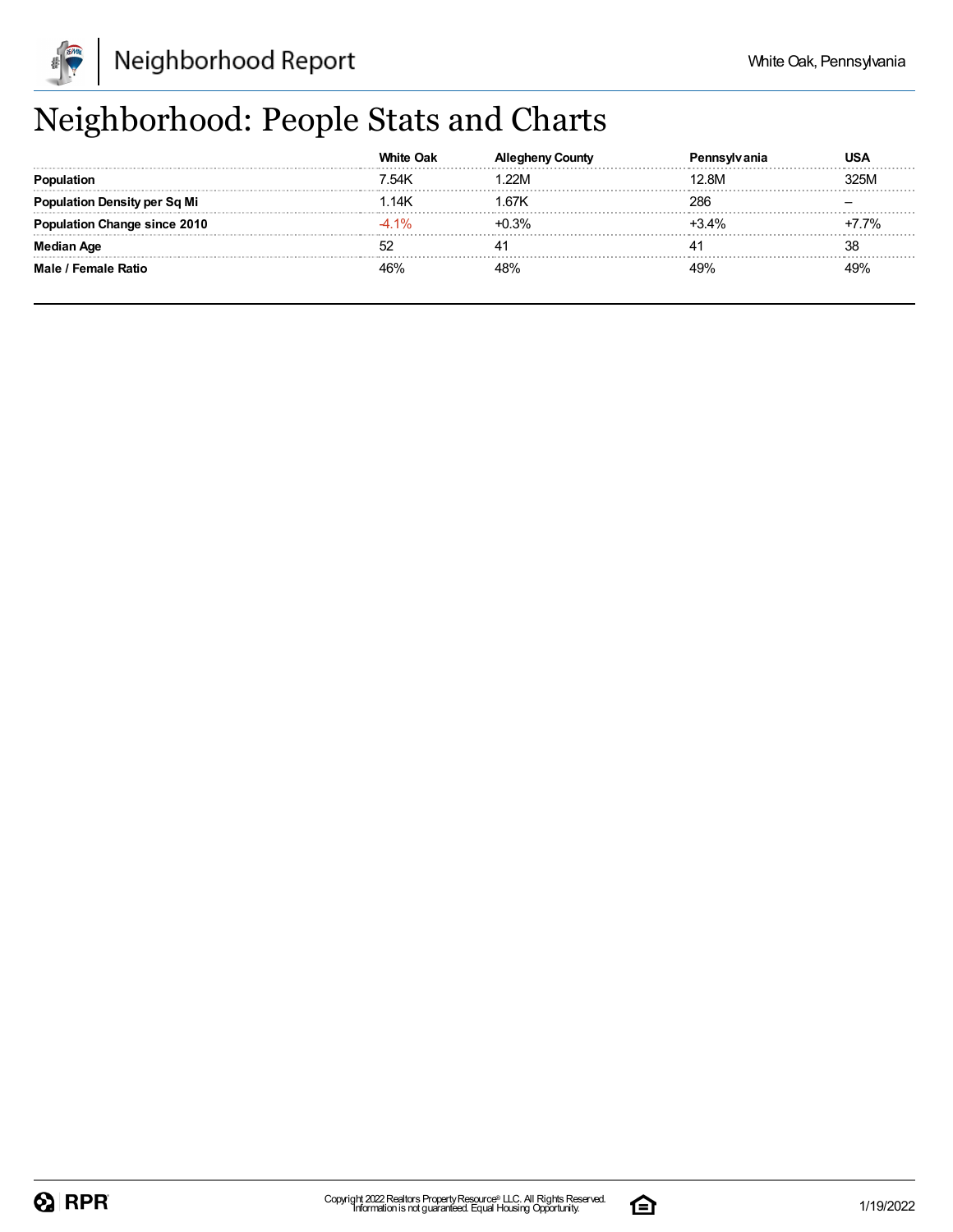

### Neighborhood Report

| Population<br>White Oak<br>0.6%<br>Allegheny County<br>1.6%<br>This chart shows the educational<br>achievement levels of adults in an area,<br>Pennsylvania<br>3.2%<br>compared with other geographies.<br>Data Source: U.S. Census American<br><b>USA</b><br>5.1%<br>Community Survey via Esri, 2020<br>9-12th Grade/No Diploma<br>Update Frequency: Annually<br>White Oak 3.0%<br>Allegheny County<br>3.9%<br>Pennsylvania<br>6.3%<br><b>USA</b><br>6.9%<br><b>High School Graduate</b><br>White Oak<br>37.8%<br>Allegheny County<br>27.0%<br>Pennsylvania<br>34.7%<br>27.0%<br><b>USA</b><br><b>Associate Degree</b><br>White Oak<br>32.1%<br>Allegheny County<br>26.0%<br>Pennsylvania<br>24.4%<br><b>USA</b><br>28.9%<br><b>Bachelor's Degree</b><br>White Oak<br>17.9%<br>Allegheny County<br>24.2%<br>Pennsylvania<br>19.0%<br><b>USA</b><br>19.8%<br>At Least a College Education<br>White Oak<br>26.5%<br>Allegheny County<br>41.7%<br>Pennsylvania<br>31.4%<br>USA<br>32.2%<br><b>Grad/Professional Degree</b><br>White Oak<br>8.6%<br>Allegheny County<br>17.4%<br>Pennsylvania<br>12.4%<br>12.4%<br>USA | <b>Education Levels of</b> | <b>Less Than 9th Grade</b> |  |
|---------------------------------------------------------------------------------------------------------------------------------------------------------------------------------------------------------------------------------------------------------------------------------------------------------------------------------------------------------------------------------------------------------------------------------------------------------------------------------------------------------------------------------------------------------------------------------------------------------------------------------------------------------------------------------------------------------------------------------------------------------------------------------------------------------------------------------------------------------------------------------------------------------------------------------------------------------------------------------------------------------------------------------------------------------------------------------------------------------------------|----------------------------|----------------------------|--|
|                                                                                                                                                                                                                                                                                                                                                                                                                                                                                                                                                                                                                                                                                                                                                                                                                                                                                                                                                                                                                                                                                                                     |                            |                            |  |
|                                                                                                                                                                                                                                                                                                                                                                                                                                                                                                                                                                                                                                                                                                                                                                                                                                                                                                                                                                                                                                                                                                                     |                            |                            |  |
|                                                                                                                                                                                                                                                                                                                                                                                                                                                                                                                                                                                                                                                                                                                                                                                                                                                                                                                                                                                                                                                                                                                     |                            |                            |  |
|                                                                                                                                                                                                                                                                                                                                                                                                                                                                                                                                                                                                                                                                                                                                                                                                                                                                                                                                                                                                                                                                                                                     |                            |                            |  |
|                                                                                                                                                                                                                                                                                                                                                                                                                                                                                                                                                                                                                                                                                                                                                                                                                                                                                                                                                                                                                                                                                                                     |                            |                            |  |
|                                                                                                                                                                                                                                                                                                                                                                                                                                                                                                                                                                                                                                                                                                                                                                                                                                                                                                                                                                                                                                                                                                                     |                            |                            |  |
|                                                                                                                                                                                                                                                                                                                                                                                                                                                                                                                                                                                                                                                                                                                                                                                                                                                                                                                                                                                                                                                                                                                     |                            |                            |  |
|                                                                                                                                                                                                                                                                                                                                                                                                                                                                                                                                                                                                                                                                                                                                                                                                                                                                                                                                                                                                                                                                                                                     |                            |                            |  |
|                                                                                                                                                                                                                                                                                                                                                                                                                                                                                                                                                                                                                                                                                                                                                                                                                                                                                                                                                                                                                                                                                                                     |                            |                            |  |
|                                                                                                                                                                                                                                                                                                                                                                                                                                                                                                                                                                                                                                                                                                                                                                                                                                                                                                                                                                                                                                                                                                                     |                            |                            |  |
|                                                                                                                                                                                                                                                                                                                                                                                                                                                                                                                                                                                                                                                                                                                                                                                                                                                                                                                                                                                                                                                                                                                     |                            |                            |  |
|                                                                                                                                                                                                                                                                                                                                                                                                                                                                                                                                                                                                                                                                                                                                                                                                                                                                                                                                                                                                                                                                                                                     |                            |                            |  |
|                                                                                                                                                                                                                                                                                                                                                                                                                                                                                                                                                                                                                                                                                                                                                                                                                                                                                                                                                                                                                                                                                                                     |                            |                            |  |
|                                                                                                                                                                                                                                                                                                                                                                                                                                                                                                                                                                                                                                                                                                                                                                                                                                                                                                                                                                                                                                                                                                                     |                            |                            |  |
|                                                                                                                                                                                                                                                                                                                                                                                                                                                                                                                                                                                                                                                                                                                                                                                                                                                                                                                                                                                                                                                                                                                     |                            |                            |  |
|                                                                                                                                                                                                                                                                                                                                                                                                                                                                                                                                                                                                                                                                                                                                                                                                                                                                                                                                                                                                                                                                                                                     |                            |                            |  |
|                                                                                                                                                                                                                                                                                                                                                                                                                                                                                                                                                                                                                                                                                                                                                                                                                                                                                                                                                                                                                                                                                                                     |                            |                            |  |
|                                                                                                                                                                                                                                                                                                                                                                                                                                                                                                                                                                                                                                                                                                                                                                                                                                                                                                                                                                                                                                                                                                                     |                            |                            |  |
|                                                                                                                                                                                                                                                                                                                                                                                                                                                                                                                                                                                                                                                                                                                                                                                                                                                                                                                                                                                                                                                                                                                     |                            |                            |  |
|                                                                                                                                                                                                                                                                                                                                                                                                                                                                                                                                                                                                                                                                                                                                                                                                                                                                                                                                                                                                                                                                                                                     |                            |                            |  |
|                                                                                                                                                                                                                                                                                                                                                                                                                                                                                                                                                                                                                                                                                                                                                                                                                                                                                                                                                                                                                                                                                                                     |                            |                            |  |
|                                                                                                                                                                                                                                                                                                                                                                                                                                                                                                                                                                                                                                                                                                                                                                                                                                                                                                                                                                                                                                                                                                                     |                            |                            |  |
|                                                                                                                                                                                                                                                                                                                                                                                                                                                                                                                                                                                                                                                                                                                                                                                                                                                                                                                                                                                                                                                                                                                     |                            |                            |  |
|                                                                                                                                                                                                                                                                                                                                                                                                                                                                                                                                                                                                                                                                                                                                                                                                                                                                                                                                                                                                                                                                                                                     |                            |                            |  |
|                                                                                                                                                                                                                                                                                                                                                                                                                                                                                                                                                                                                                                                                                                                                                                                                                                                                                                                                                                                                                                                                                                                     |                            |                            |  |
|                                                                                                                                                                                                                                                                                                                                                                                                                                                                                                                                                                                                                                                                                                                                                                                                                                                                                                                                                                                                                                                                                                                     |                            |                            |  |
|                                                                                                                                                                                                                                                                                                                                                                                                                                                                                                                                                                                                                                                                                                                                                                                                                                                                                                                                                                                                                                                                                                                     |                            |                            |  |
|                                                                                                                                                                                                                                                                                                                                                                                                                                                                                                                                                                                                                                                                                                                                                                                                                                                                                                                                                                                                                                                                                                                     |                            |                            |  |
|                                                                                                                                                                                                                                                                                                                                                                                                                                                                                                                                                                                                                                                                                                                                                                                                                                                                                                                                                                                                                                                                                                                     |                            |                            |  |
|                                                                                                                                                                                                                                                                                                                                                                                                                                                                                                                                                                                                                                                                                                                                                                                                                                                                                                                                                                                                                                                                                                                     |                            |                            |  |
|                                                                                                                                                                                                                                                                                                                                                                                                                                                                                                                                                                                                                                                                                                                                                                                                                                                                                                                                                                                                                                                                                                                     |                            |                            |  |
|                                                                                                                                                                                                                                                                                                                                                                                                                                                                                                                                                                                                                                                                                                                                                                                                                                                                                                                                                                                                                                                                                                                     |                            |                            |  |
|                                                                                                                                                                                                                                                                                                                                                                                                                                                                                                                                                                                                                                                                                                                                                                                                                                                                                                                                                                                                                                                                                                                     |                            |                            |  |
|                                                                                                                                                                                                                                                                                                                                                                                                                                                                                                                                                                                                                                                                                                                                                                                                                                                                                                                                                                                                                                                                                                                     |                            |                            |  |

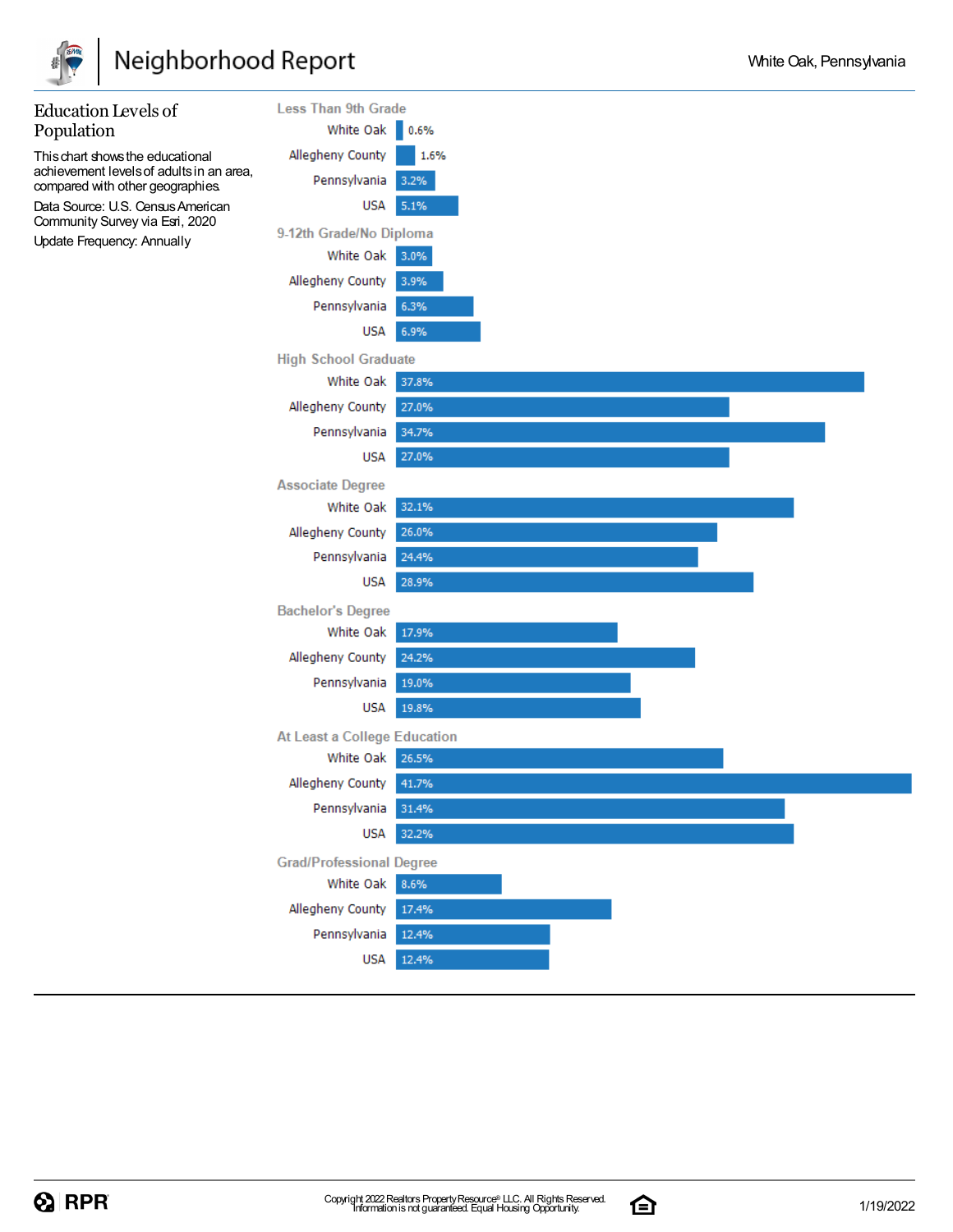

| Population of Children by Age<br>Group<br>This chart shows the distribution of the<br>population of children by age range -<br>from birth to 17 - in the area of your<br>search.<br>Data Source: U.S. Census<br>Update Frequency: Annually<br><b>White Oak</b> | Toddlers<br><b>Elementary School</b><br>Middle School<br>High School                                                                                                        | 330<br>326<br>317<br>199 |
|----------------------------------------------------------------------------------------------------------------------------------------------------------------------------------------------------------------------------------------------------------------|-----------------------------------------------------------------------------------------------------------------------------------------------------------------------------|--------------------------|
| Population of Adults by Age<br>Group<br>This chart shows the distribution of the<br>population of adults by age range -<br>from 18 to 75-plus-in the area of your<br>search.<br>Data Source: U.S. Census<br>Update Frequency: Annually<br><b>White Oak</b>     | 18-20<br>258<br>21-24<br>145<br>25-34<br>934<br>1,661<br>35-54<br>55-64<br>1,463<br>65-74<br>791<br>75 or Older<br>1,116                                                    |                          |
| Households With Children<br>This chart shows the distribution of<br>households with children, categorized by<br>marital status, in the area of your search.<br>Data Source: U.S. Census<br>Update Frequency: Annually<br><b>White Oak</b>                      | Married with Children<br>Married without Children<br>Single with Children                                                                                                   | 413<br>1,164<br>187      |
| <b>Household Income Brackets</b><br>This chart shows annual household<br>income levels within an area.<br>Data Source: U.S. Census<br>Update Frequency: Annually<br><b>White Oak</b>                                                                           | $>$ \$150K<br>239<br>\$125K-\$150K 212<br>\$100K-\$125K<br>261<br>693<br>\$75K-\$100K<br>\$50K-\$75K<br>577<br>\$35K-\$50K<br>566<br>\$25K-\$35K<br>489<br>$<$ \$25K<br>521 |                          |
| <b>Presidential Voting Pattern</b><br>This chart shows how residents of a<br>county voted in the 2020 presidential<br>election.                                                                                                                                | Votes Democrat<br>Votes Republican                                                                                                                                          | 56.7%<br>42.1%           |

Data Source: USElectionAtlas.org Update Frequency: Quadrennially

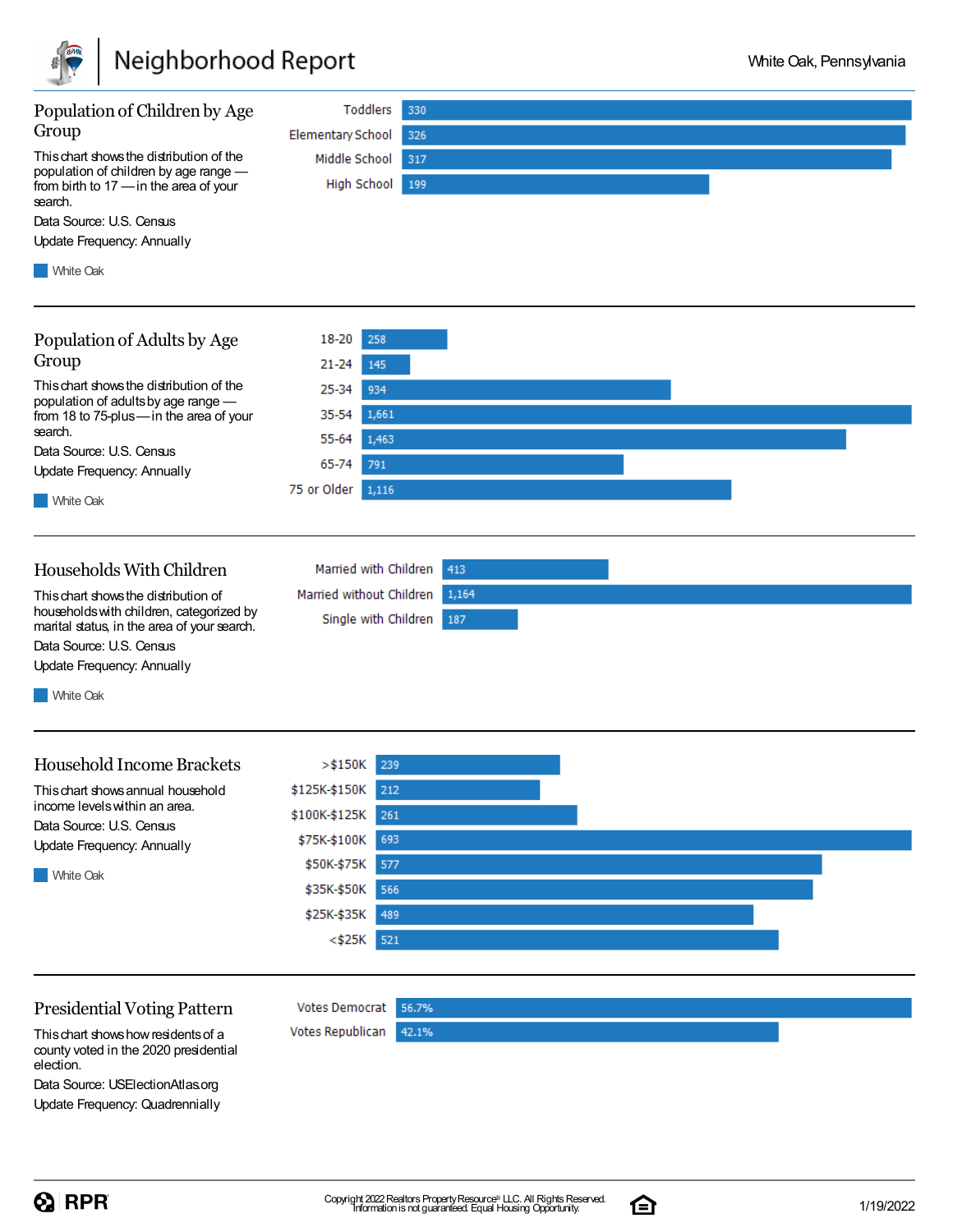

## Neighborhood: Economic Stats and Charts

|                          | White Oak |          |          |          |
|--------------------------|-----------|----------|----------|----------|
| <b>Income Per Capita</b> | 36.706    | `38.709  | \$34.352 | \$34.103 |
| Median Household Income  |           | \$61.043 | \$61,744 | 843      |
| : Rate                   |           | 4%       | L3%      | 1.2%     |
| Number                   |           | 24.9K    | 267K     |          |
| Number                   |           | 591K     | 5.95M    |          |
| ∟abor Force Number       |           |          |          |          |



Allegheny County Pennsylvania

**USA** 



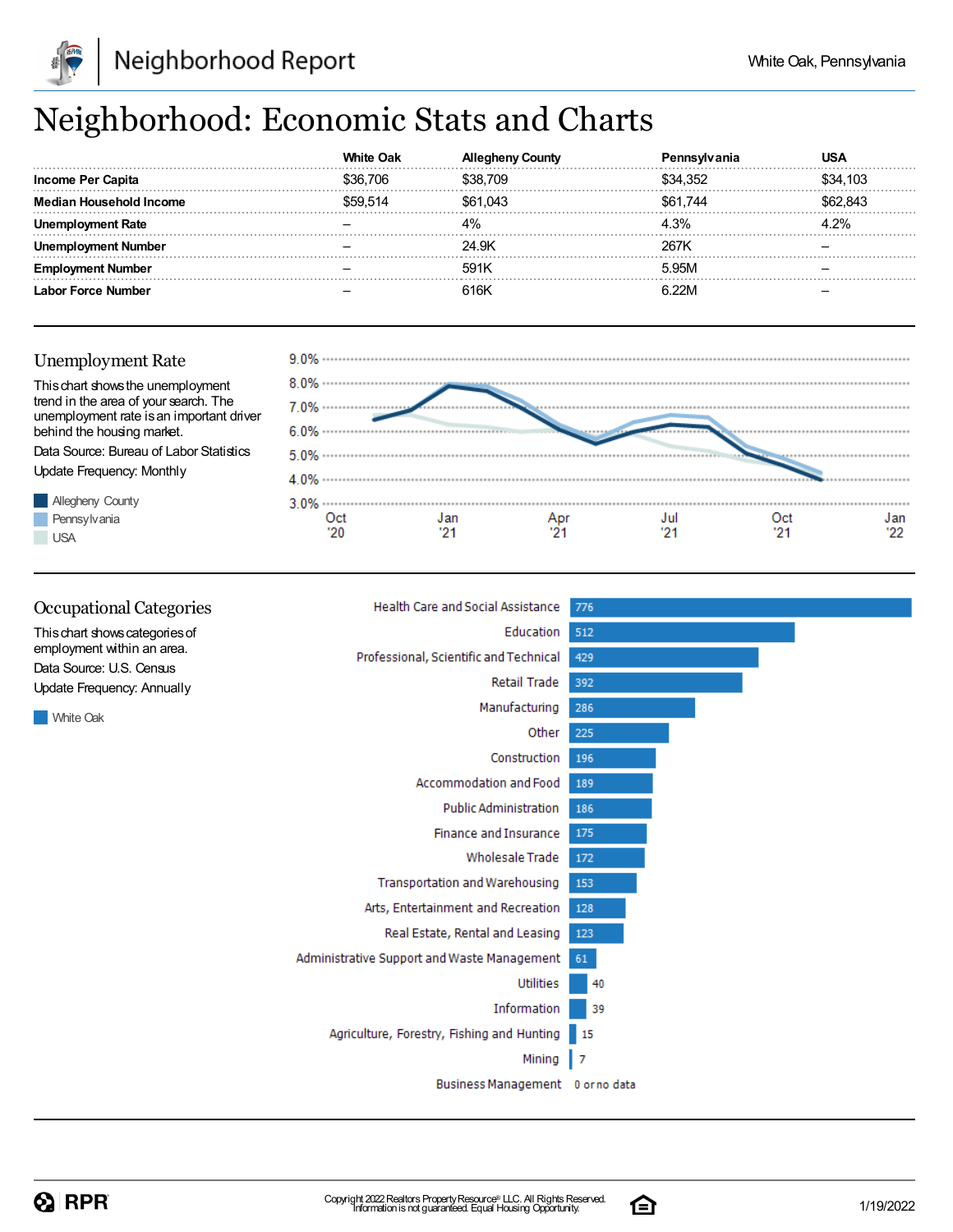

# Neighborhood: Quality of Life Stats and Charts

Quality of Life in–

|                                                  | White Oak |       |       |  |
|--------------------------------------------------|-----------|-------|-------|--|
| Elevation (in feet)                              | 1.810     | 1.786 |       |  |
| Annual Rainfall (in inches)                      | 35.01     | 35.06 | 41.91 |  |
| <b>Annual Snowfall (in inches)</b>               | 30.05     | 30.24 | 45.69 |  |
| Days of Full Sun (per year)                      | 67        | 65    |       |  |
| Travel Time to Work (in minutes)                 |           |       |       |  |
| <b>Water Quality - Health Violations</b>         |           |       |       |  |
| Water Quality - Monitoring and Report Violations |           | 1.97  |       |  |
| <b>Superfund Sites</b>                           |           |       | 136   |  |
| <b>Brownfield Sites</b>                          |           | 'es   | Yes   |  |

| Average Commute Time                                           | $<$ 15 Minutes 28.7% |  |
|----------------------------------------------------------------|----------------------|--|
| This chart shows average commute times                         | 15-30 Minutes 27.9%  |  |
| to work, in minutes, by percentage of an<br>area's population. | 30-45 Minutes 23.2%  |  |
| Data Source: U.S. Census                                       | 45-60 Minutes 13.9%  |  |
| Update Frequency: Annually                                     | $>1$ Hour 6.2%       |  |
|                                                                |                      |  |

**White Oak** 

| How People Get to Work                                                                                            | Drive/Carpool/Motorcycle | 3,529       |
|-------------------------------------------------------------------------------------------------------------------|--------------------------|-------------|
| This chart shows the types of<br>transportation that residents of the area<br>you searched use for their commute. | Walk<br>Work at Home     | 125<br>l 95 |
| Data Source: U.S. Census                                                                                          | Public Transit 71        |             |
| Update Frequency: Annually                                                                                        | Bicycle                  | $^{\circ}$  |
|                                                                                                                   |                          |             |
| <b>Average Monthly</b>                                                                                            | Avg. January Min. Temp   | 20          |
| Temperature                                                                                                       | Avg. January Max. Temp   | 36          |
| This chart shows average temperatures in<br>the area you searched.                                                | Avg. July Min. Temp      | 65          |
| Data Source: NOAA                                                                                                 | Avg. July Max. Temp      | 85          |

Update Frequency: Annually

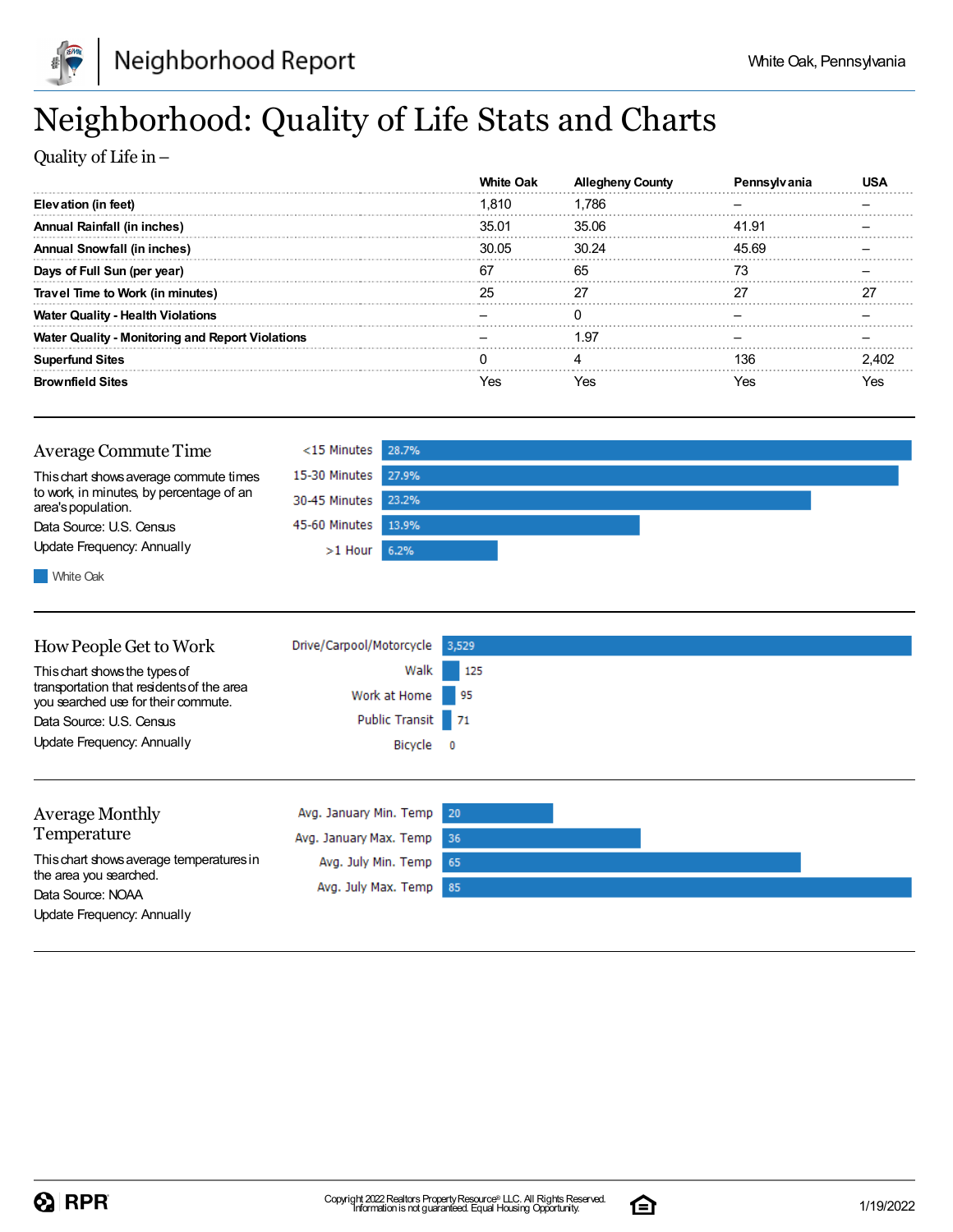